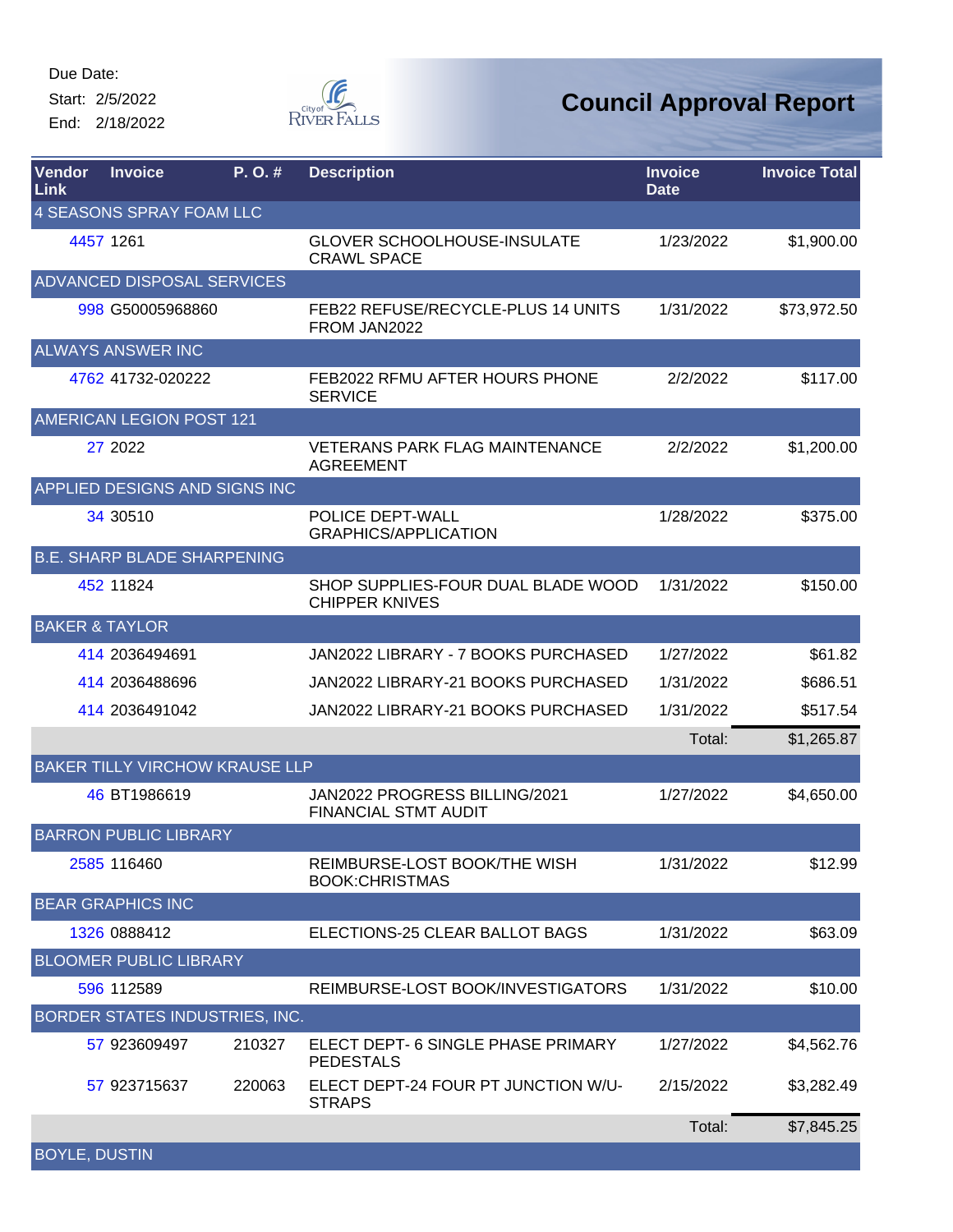Start: 2/5/2022

End: 2/18/2022



| Vendor<br>Link     | <b>Invoice</b>                      | P.O.#  | <b>Description</b>                                         | <b>Invoice</b><br><b>Date</b> | <b>Invoice Total</b> |
|--------------------|-------------------------------------|--------|------------------------------------------------------------|-------------------------------|----------------------|
|                    | 173 0110                            |        | STORMWATER-TAKE DOWN TREES IN<br>POND AREA/DEVIN LN        | 1/20/2022                     | \$775.00             |
|                    | 173 0111                            | 220068 | FORESTRY-TAKE DOWN FIVE DECLINING<br><b>TREES</b>          | 1/20/2022                     | \$5,400.00           |
|                    | 173 0117                            |        | STORMWATER-TAKE DOWN FIVE POPLARS<br>IN DRAINAGE AREA      | 1/30/2022                     | \$2,900.00           |
|                    |                                     |        |                                                            | Total:                        | \$9,075.00           |
|                    | <b>CENGAGE LEARNING</b>             |        |                                                            |                               |                      |
|                    | 123 76696919                        |        | JAN2022 LIBRARY-4 BOOKS PURCHASED                          | 1/19/2022                     | \$121.56             |
|                    | 123 76737413                        |        | JAN2022 LIBRARY - 4 BOOKS PURCHASED                        | 1/20/2022                     | \$99.71              |
|                    |                                     |        |                                                            | Total:                        | \$221.27             |
| <b>CENTURYLINK</b> |                                     |        |                                                            |                               |                      |
|                    | 1796 280654723                      |        | JAN2022 OUTGOING LONG DISTANCE FAX<br><b>LINES</b>         | 1/31/2022                     | \$3.99               |
|                    | CHIPPEWA VALLEY TECHNICAL COLLEGE   |        |                                                            |                               |                      |
|                    | 69 FEB2022SETTL<br><b>EMENTPC</b>   |        | FEBRUARY2022 TAX SETTLEMENT/PIERCE<br><b>COUNTY</b>        | 2/15/2022                     | \$214,047.96         |
|                    | 69 FEB2022SETTL<br><b>EMENTSCC</b>  |        | FEBRUARY2022 TAX SETTLEMENT/ST<br><b>CROIX COUNTY</b>      | 2/15/2022                     | \$127,710.36         |
|                    |                                     |        |                                                            | Total:                        | \$341,758.32         |
|                    | <b>CISCO SYSTEMS INC</b>            |        |                                                            |                               |                      |
|                    | 4486 5100491128                     |        | FEB2022 WEBEX/VIRTUAL MEETING<br><b>SOFTWARE</b>           | 2/1/2022                      | \$384.00             |
|                    | CORPORATE FLEET SERVICES, INC       |        |                                                            |                               |                      |
|                    | 2786 84885                          | 220013 | FEB2022 LEASE PYMTS-POLICE<br><b>INVESTIGATOR CARS</b>     | 2/1/2022                      | \$1,007.20           |
|                    | <b>CRESCENT ELECTRIC SUPPLY CO</b>  |        |                                                            |                               |                      |
|                    | 80 S509977295.00 220058<br>1        |        | ELECT DEPT-BARE COPPER WIRE                                | 1/27/2022                     | \$3,162.00           |
| CROOK, JEFF        |                                     |        |                                                            |                               |                      |
|                    | 82 2022SAFETYFO<br><b>OTWEAR</b>    |        | 2022 SAFETY FOOTWEAR<br><b>REIMBURSEMENT</b>               | 1/31/2022                     | \$150.00             |
|                    | <b>CRYSTEEL TRUCK EQUIPMENT INC</b> |        |                                                            |                               |                      |
|                    | 1671 FP185021                       |        | VEHICLE UT22315-REAR CAMERA SYSTEM                         | 1/20/2022                     | \$396.74             |
|                    | 1671 FP184178                       |        | PARKS DEPT-TOMMY GATE/RELOCATION<br><b>BAR/SIDE SENSOR</b> | 1/20/2022                     | \$3,821.00           |
|                    | 1671 FP184544                       |        | SNOW REMOVAL-PINS FOR PLOW WING                            | 1/24/2022                     | \$91.92              |
|                    | 1671 FP185222                       |        | PK10302 SNOW REMOVAL HARNESS<br>PLOW/ADAPTERS              | 1/26/2022                     | \$167.63             |
|                    |                                     |        |                                                            | Total:                        | \$4,477.29           |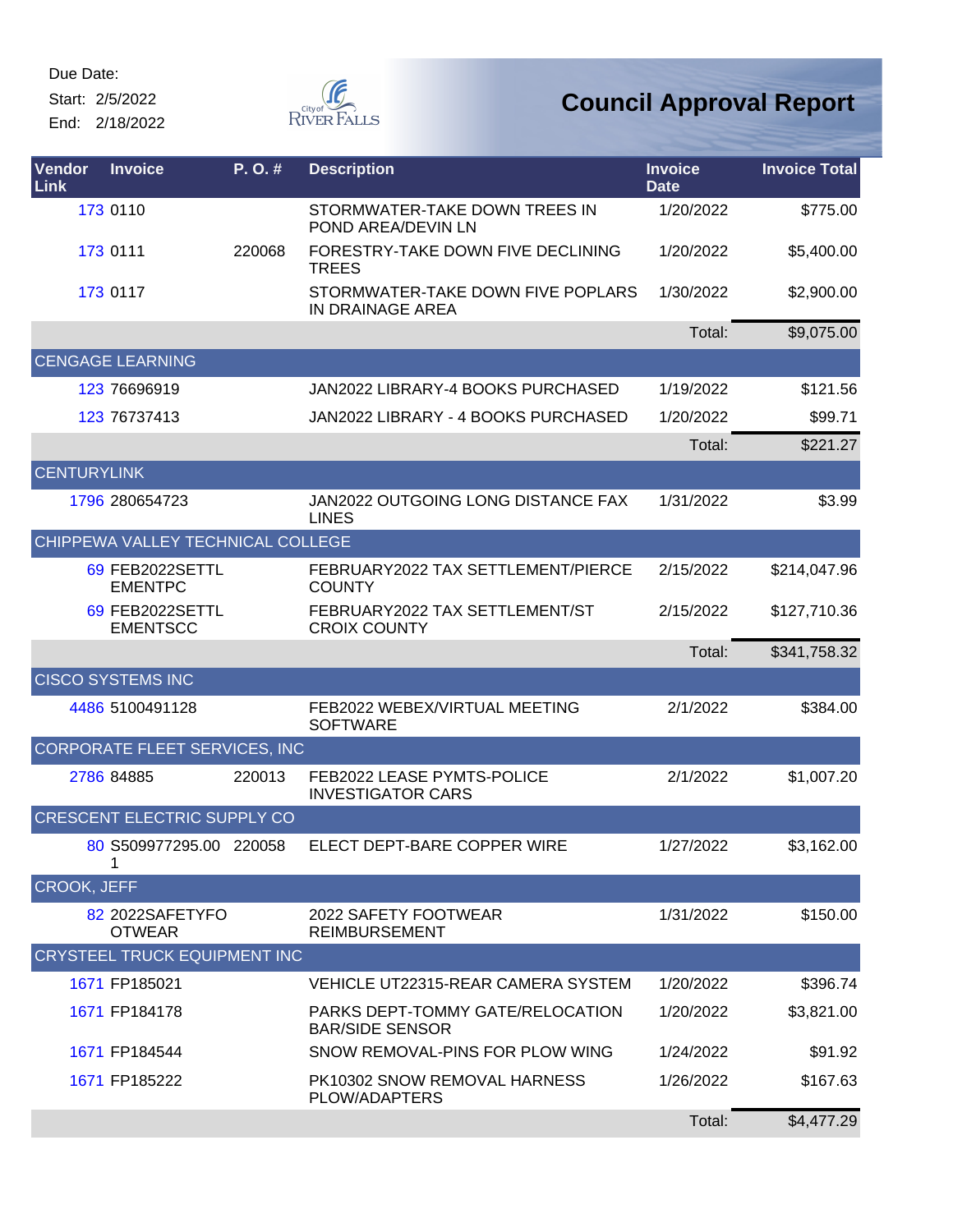Start: 2/5/2022

End: 2/18/2022



| Vendor<br>Link       | <b>Invoice</b>                           | P.O.#  | <b>Description</b>                                       | <b>Invoice</b><br><b>Date</b> | <b>Invoice Total</b> |
|----------------------|------------------------------------------|--------|----------------------------------------------------------|-------------------------------|----------------------|
| <b>CURTIS, RAY</b>   |                                          |        |                                                          |                               |                      |
|                      | 427 2022SAFETYFO<br><b>OTWEAR</b>        |        | 2022 SAFETY FOOTWEAR<br><b>REIMBURSEMENT</b>             | 2/9/2022                      | \$150.00             |
|                      | DARRELL'S SEPTIC SERVICE INC             |        |                                                          |                               |                      |
|                      | 85 62627                                 |        | 715 VALLEY VIEW DR-SEWER<br><b>BACKUP/FROZEN MANHOLE</b> | 2/1/2022                      | \$400.00             |
|                      | <b>DAVID HOLODNACK</b>                   |        |                                                          |                               |                      |
|                      | 2573 2022SAFETYFO<br><b>OTWEAR</b>       |        | 2022 SAFETY FOOTWEAR<br><b>REIMBURSEMENT</b>             | 2/11/2022                     | \$150.00             |
|                      | <b>DIETSCHE, IRENE</b>                   |        |                                                          |                               |                      |
|                      | 4995 ACCT3360-00                         |        | REFUND-RFMU OVERPYMT ACCT#3360-00                        | 2/9/2022                      | \$85.01              |
|                      | <b>DIGGERS HOTLINE INC</b>               |        |                                                          |                               |                      |
|                      | 93 JAN2022PREPA<br>Y                     |        | JAN2022 FIRST PREPAYMENT-ELECTRIC &<br><b>WATER</b>      | 1/31/2022                     | \$1,932.80           |
|                      | <b>DWD ENTERPRISES LLC</b>               |        |                                                          |                               |                      |
|                      | 2132 15367                               |        | SHARED DEPT ACCT-<br>ORINGS/SOAP/TRIGGER GUN/SUPPLIES    | 1/27/2022                     | \$510.50             |
|                      | 2132 15391                               |        | SHARED DEPT ACCT-DOWN STREAM<br><b>CHEMICAL INJECTOR</b> | 2/3/2022                      | \$45.00              |
|                      |                                          |        |                                                          | Total:                        | \$555.50             |
| <b>EFTPS</b>         |                                          |        |                                                          |                               |                      |
|                      | 7 74081                                  |        | PAYROLL PERIOD 1/24/22-2/6/22                            | 2/11/2022                     | \$75,685.35          |
|                      | ELECTRIC POWER SYSTEMS INTERNATIONAL INC |        |                                                          |                               |                      |
|                      | 4836 INV00104199                         | 220052 | 2022 RFMU NORTH SUBSTATION WINTER<br><b>MAINTENANCE</b>  | 1/31/2022                     | \$1,450.00           |
|                      | 4836 INV00104205                         | 220052 | 2022 RFMU SOUTH FORK SUBSTATION<br><b>WINTER MAINT</b>   | 1/31/2022                     | \$1,450.00           |
|                      | 4836 INV00104206                         | 220052 | 2022 RFMU POWER PLANT ANNUAL<br><b>WINTER MAINT</b>      | 1/31/2022                     | \$1,450.00           |
|                      |                                          |        |                                                          | Total:                        | \$4,350.00           |
|                      | <b>ENTERPRISE FM TRUST</b>               |        |                                                          |                               |                      |
|                      | 456 FBN4399453                           | 220045 | FEB2022 MOTOR POOL/BLDG INSPECTOR<br><b>LEASES</b>       | 2/1/2022                      | \$1,896.78           |
|                      | EO JOHNSON CO. INC                       |        |                                                          |                               |                      |
|                      | 98 31040426                              |        | FEB2022 LIBRARY-RICOH COPIER BASE<br><b>PAYMENT</b>      | 2/1/2022                      | \$115.00             |
| <b>ERIC VIESSMAN</b> |                                          |        |                                                          |                               |                      |
|                      | 3673 FEB2022TRAVE                        |        | 2/21/22 WI DELLS TRAVEL-WPRA<br><b>CONFERENCE</b>        | 2/3/2022                      | \$220.05             |
|                      | <b>EXPRESS PERSONNEL SERVICES</b>        |        |                                                          |                               |                      |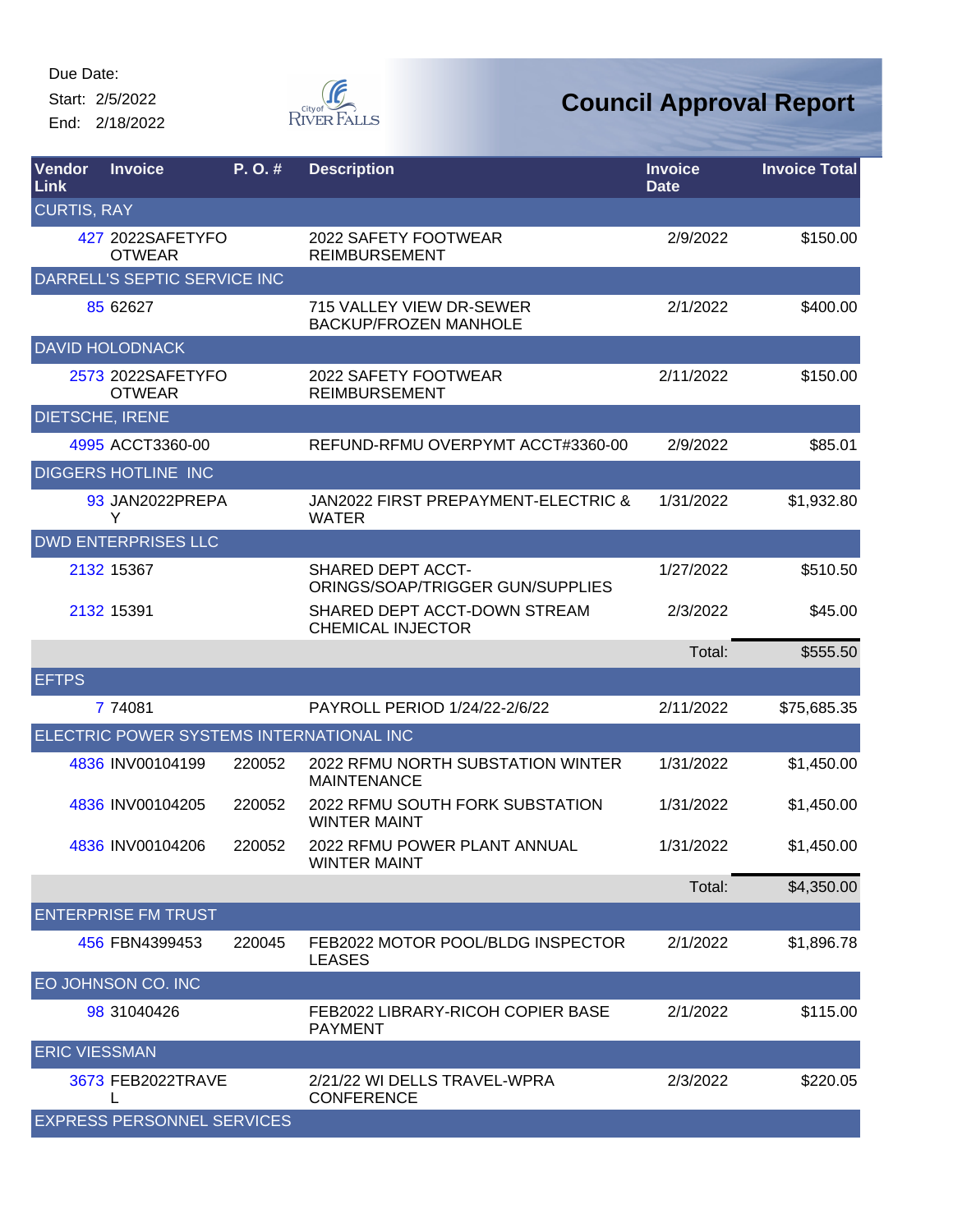Start: 2/5/2022

End: 2/18/2022



| <b>Vendor</b><br>Link | <b>Invoice</b>                       | P.O.#  | <b>Description</b>                                         | <b>Invoice</b><br><b>Date</b> | <b>Invoice Total</b> |
|-----------------------|--------------------------------------|--------|------------------------------------------------------------|-------------------------------|----------------------|
|                       | 109 26711497                         | 220064 | WKEND 1/30/22 J.HEADLEE-12.01HRS<br><b>FORESTRY INTERN</b> | 1/31/2022                     | \$264.82             |
|                       | 109 26742140                         | 220064 | WKEND 2/6/22 J.HEADLEE-10.04HRS<br><b>FORESTRY INTERN</b>  | 2/9/2022                      | \$221.38             |
|                       |                                      |        |                                                            | Total:                        | \$486.20             |
|                       | <b>FASTENAL COMPANY</b>              |        |                                                            |                               |                      |
|                       | 113 WIHUD190204                      |        | CITY HALL DEPT-ELBOW FITTINGS                              | 2/9/2022                      | \$31.83              |
|                       | <b>FBG SERVICE CORPORATION</b>       |        |                                                            |                               |                      |
|                       | 364 918547                           | 220069 | <b>JAN2022 CLEANING SERVICES-MULTIPLE</b><br><b>DEPTS</b>  | 1/31/2022                     | \$5,262.50           |
|                       | FIRST NATIONAL BANK - RF SECTION 125 |        |                                                            |                               |                      |
|                       | 6 74080                              |        | PAYROLL PERIOD 1/24/22-2/6/22                              | 2/11/2022                     | \$3,581.12           |
|                       | <b>GLENWOOD CITY PUBLIC LIBRARY</b>  |        |                                                            |                               |                      |
|                       | 4095 114247                          |        | LIBRARY-REIMBURSE LOST BOOK/THE<br><b>SILVER EYES</b>      | 1/26/2022                     | \$9.99               |
|                       | <b>GRAPHIC DESIGN INC</b>            |        |                                                            |                               |                      |
|                       | 598 QB41814                          |        | FINANCE DEPT-1500 ENVELOPES FOR AP<br><b>CHECKS</b>        | 2/1/2022                      | \$182.00             |
|                       | <b>HELBIG, ANGELINA</b>              |        |                                                            |                               |                      |
|                       | 3067 FEB2022                         | 220056 | FEB2022 SAFETY COORDINATOR<br><b>SERVICES</b>              | 2/14/2022                     | \$6,309.00           |
|                       | <b>HIGH TECH CLEANING SERVICE</b>    |        |                                                            |                               |                      |
|                       | 848 1118                             |        | POLICE DEPT-2/4/22 BIOHAZARD WASTE<br><b>CLEANING/CAR</b>  | 2/7/2022                      | \$125.00             |
|                       | <b>HUDSON AREA JOINT LIBRARY</b>     |        |                                                            |                               |                      |
|                       | 1361 59509                           |        | REIMBURSE-LOST DVD/PAW PATROL &<br><b>BILLING FEE</b>      | 1/26/2022                     | \$19.99              |
|                       | 1361 68175                           |        | REIMBURSE-LOST BOOK/TERMINAL                               | 1/26/2022                     | \$24.00              |
|                       | 1361 103769/103770/<br>103772        |        | REIMBURSE-THREE LOST BOOKS                                 | 1/27/2022                     | \$42.94              |
|                       |                                      |        |                                                            | Total:                        | \$86.93              |
|                       | <b>HUDSON PHYSICIANS SC</b>          |        |                                                            |                               |                      |
|                       | 145 800370410222                     |        | JAN2022 EMPLOYEE SCREENINGS/EXAMS                          | 1/31/2022                     | \$650.00             |
|                       | HUEBSCH LAUNDRY COMPANY              |        |                                                            |                               |                      |
|                       | 146 10204227                         | 220025 | 2/2/22 WASTEWATER UNIFORMS                                 | 2/2/2022                      | \$44.14              |
|                       | 146 10204226                         | 220034 | 2/2/22 PUBLIC WORKS UNIFORMS                               | 2/2/2022                      | \$132.69             |
|                       | 146 10204224                         | 220016 | 2/2/22 ELECTRIC DEPT UNIFORMS                              | 2/2/2022                      | \$299.08             |
|                       | 146 10204225                         | 220025 | 2/02/22 WATER UNIFORMS                                     | 2/2/2022                      | \$42.08              |
|                       | 146 20129310                         | 220024 | 2/02/22 LIBRARY RUG SERVICE                                | 2/2/2022                      | \$88.32              |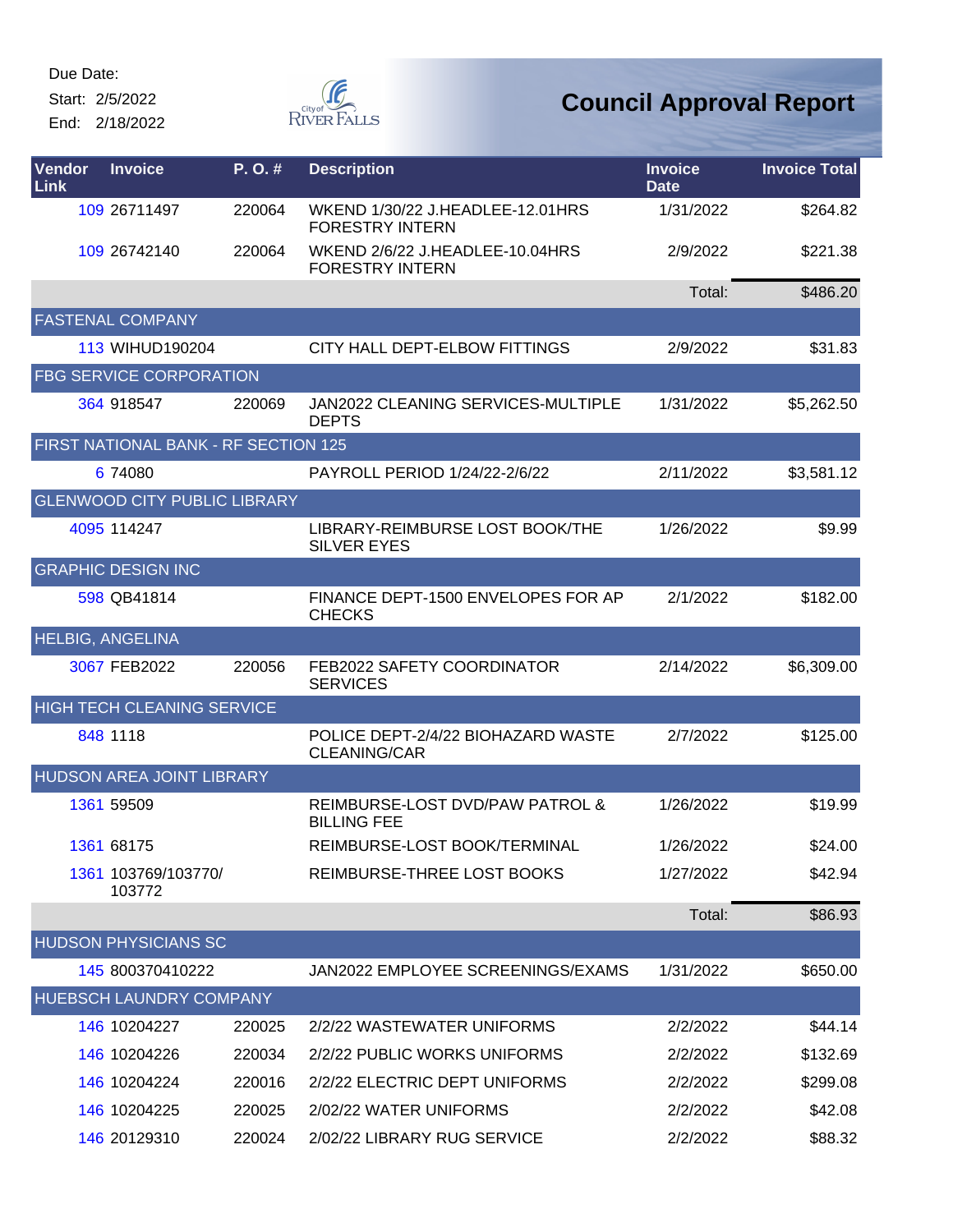Start: 2/5/2022

End: 2/18/2022



| Vendor<br><b>Link</b> | <b>Invoice</b>                   | P.O.#  | <b>Description</b>                                           | <b>Invoice</b><br><b>Date</b> | <b>Invoice Total</b> |
|-----------------------|----------------------------------|--------|--------------------------------------------------------------|-------------------------------|----------------------|
|                       | 146 10206351                     | 220025 | 2/9/22 WATER DEPT UNIFORMS                                   | 2/9/2022                      | \$42.08              |
|                       | 146 10206350                     | 220016 | 2/9/22 ELECTRIC DEPT UNIFORMS                                | 2/9/2022                      | \$299.08             |
|                       | 146 10206352                     | 220034 | 2/9/22 PUBLIC WORKS DEPT UNIFORMS                            | 2/9/2022                      | \$135.29             |
|                       | 146 10206353                     | 220025 | 2/9/22 WASTEWATER UNIFORMS                                   | 2/9/2022                      | \$44.14              |
|                       | 146 20130749                     | 220024 | 2/9/22 PUBLIC WORKS RUG SERVICE                              | 2/9/2022                      | \$51.45              |
|                       | 146 20130755                     | 220024 | 2/9/22 CITY HALL RUG SERVICE                                 | 2/9/2022                      | \$44.14              |
|                       | 146 20130734                     | 220024 | 2/9/22 POLICE DEPT RUG SERVICE                               | 2/9/2022                      | \$36.74              |
|                       |                                  |        |                                                              | Total:                        | \$1,259.23           |
|                       | <b>HUNT ELECTRIC CORPORATION</b> |        |                                                              |                               |                      |
|                       | 4460 331679                      | 210361 | 2022 CITY HALL ANNUAL FIRE ALARM<br><b>MONITORING</b>        | 1/31/2022                     | \$360.00             |
|                       | 4460 331683                      | 210361 | 2022 POLICE DEPT ANNUAL FIRE ALARM<br><b>MONITORING</b>      | 1/31/2022                     | \$360.00             |
|                       | 4460 331682                      | 210361 | 2022 HOFFMAN PARK ANNUAL SECURITY<br><b>MONITORING</b>       | 1/31/2022                     | \$360.00             |
|                       | 4460 331676                      | 210361 | 2022 LIBRARY ANNUAL FIRE<br><b>ALARM/SECURITY MONITORING</b> | 1/31/2022                     | \$540.00             |
|                       | 4460 331680                      | 210361 | 2022 CITY HALL ANNUAL SECURITY<br><b>MONITORING</b>          | 1/31/2022                     | \$360.00             |
|                       | 4460 331681                      | 210361 | 2022 GLEN PARK PAVILION ANNUAL<br><b>FIRE/SECURITY MONIT</b> | 1/31/2022                     | \$540.00             |
|                       | 4460 331678                      | 210361 | 2022 PUBLIC SAFETY BLDG ANNUAL FIRE<br><b>ALARM MONITORI</b> | 1/31/2022                     | \$360.00             |
|                       | 4460 331677                      | 210361 | 2022 PUBLIC WORKS ANNUAL FIRE ALARM<br><b>MONITORING</b>     | 1/31/2022                     | \$360.00             |
|                       |                                  |        |                                                              | Total:                        | \$3,240.00           |
| <b>INFOSEND INC</b>   |                                  |        |                                                              |                               |                      |
|                       | 150 206627                       | 220009 | JAN2022 RFMU BILLING/MAILING SERVICES                        | 1/31/2022                     | \$3,447.06           |
|                       |                                  |        | INTERNATIONAL CITY MGMT ASSOC RETIREMENT CORP                |                               |                      |
|                       | 1 74076                          |        | PAYROLL PERIOD 1/24/22-2/6/22                                | 2/11/2022                     | \$15,350.44          |
|                       | 1 74077                          |        | PAYROLL PERIOD 1/24/22-2/6/22                                | 2/11/2022                     | \$668.08             |
|                       |                                  |        |                                                              | Total:                        | \$16,018.52          |
| <b>JASON STROUD</b>   |                                  |        |                                                              |                               |                      |
|                       | 3552 MARCH2022PE<br><b>RDIEM</b> |        | MARCH2022 APPLETON WI TRAVEL PER<br><b>DIEM</b>              | 2/16/2022                     | \$56.00              |
|                       | JOHNSON, JENNIFER                |        |                                                              |                               |                      |
|                       | 4996 ACCT4079-22                 |        | REFUND-RFMU OVERPYMT ACCT#4079-22                            | 2/9/2022                      | \$376.25             |
|                       | JOHNSON, MICHAEL G               |        |                                                              |                               |                      |
|                       | 3459 5467                        |        | LIBRARY-TWO DOUBLE SIDED KEYS FOR<br><b>CABINET</b>          | 2/2/2022                      | \$45.00              |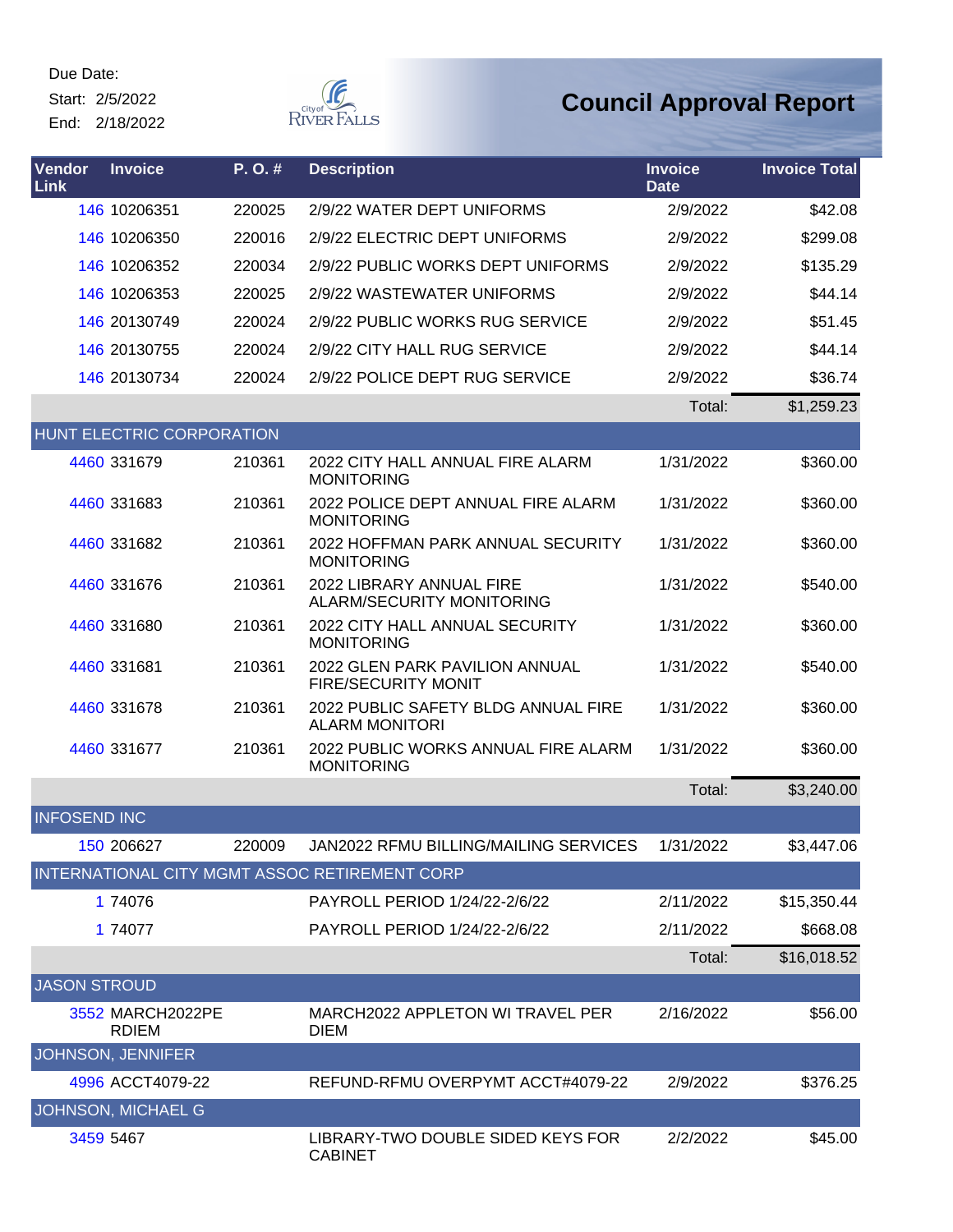Start: 2/5/2022 End: 2/18/2022



| Vendor<br>Link | <b>Invoice</b>                               | P. O. # | <b>Description</b>                                              | <b>Invoice</b><br><b>Date</b> | <b>Invoice Total</b> |
|----------------|----------------------------------------------|---------|-----------------------------------------------------------------|-------------------------------|----------------------|
|                | <b>KINNIC VETERINARY</b>                     |         |                                                                 |                               |                      |
|                | 4687 90707                                   |         | POLICE DEPT-ANIMAL<br><b>EXAM/RABIES/STATE HEALTH CERT</b>      | 1/31/2022                     | \$93.00              |
|                | <b>LAKES COFFEE LLC</b>                      |         |                                                                 |                               |                      |
|                | 4064 16590                                   |         | JAN2022 LIBRARY COFFEE ORDER                                    | 1/31/2022                     | \$80.50              |
|                | 4064 16668                                   |         | FEB2022 CITY HALL COFFEE ORDER                                  | 2/1/2022                      | \$77.70              |
|                | 4064 16669                                   |         | FEB2022 POLICE DEPT COFFEE ORDER                                | 2/1/2022                      | \$93.90              |
|                |                                              |         |                                                                 | Total:                        | \$252.10             |
|                | LE PHILLIPS MEMORIAL PUBLIC LIBRARY          |         |                                                                 |                               |                      |
|                | 488 114246                                   |         | REIMBURSE-LOST BOOK/RALPH'S PARTY                               | 1/31/2022                     | \$12.95              |
|                | 488 98970                                    |         | REIMBURSE-LOST DVD/RICK STEVE'S<br><b>EUROPE</b>                | 1/31/2022                     | \$9.99               |
|                |                                              |         |                                                                 | Total:                        | \$22.94              |
|                | LEAGUE OF MINNESOTA CITIES                   |         |                                                                 |                               |                      |
|                | 660 359032                                   |         | JAN2022 POLICE DEPT-POLICE OFFICER<br><b>JOB AD</b>             | 1/31/2022                     | \$322.00             |
|                | 660 359600                                   |         | FEB2022 ENGINEERING DEPT-ASST CITY<br><b>ENGINEER AD</b>        | 2/2/2022                      | \$322.00             |
|                |                                              |         |                                                                 | Total:                        | \$644.00             |
|                | LEXISNEXIS RISK DATA MGMT INC                |         |                                                                 |                               |                      |
|                | 3765 1703497-<br>20220131                    |         | JAN2022 ADVANCED PEOPLE SEARCH<br><b>FEES</b>                   | 1/31/2022                     | \$53.05              |
|                | LINEHAN OUTDOOR SERVICES LLC                 |         |                                                                 |                               |                      |
|                | 1570 1492                                    | 220042  | JAN2022 SNOW REMOVAL-CITYWIDE                                   | 1/31/2022                     | \$4,028.00           |
|                | <b>LOFFLER COMPANIES INC</b>                 |         |                                                                 |                               |                      |
|                | 182 30873251                                 |         | <b>JAN2022 POLICE DEPT KONICA COPIER</b><br><b>BASE CHARGES</b> | 1/17/2022                     | \$174.84             |
|                | <b>MCCOY CONSTRUCTION &amp; FORESTRY INC</b> |         |                                                                 |                               |                      |
|                | 3721 2078688                                 | 210167  | John Deere Wheel Loader                                         | 1/24/2022                     | \$155,000.00         |
| MCLOONE, JOHN  |                                              |         |                                                                 |                               |                      |
|                | 4802 30412DEC2021                            |         | DEC2021 NEWSPAPER<br>PUBLISHINGS/NOTICES                        | 12/31/2021                    | \$494.10             |
|                | 4802 30412JAN2022                            |         | JAN2022 NEWSPAPER<br><b>PUBLISHINGS/NOTICES</b>                 | 1/31/2022                     | \$808.19             |
|                |                                              |         |                                                                 | Total:                        | \$1,302.29           |
|                | METERING & TECHNOLOGY SOLUTIONS              |         |                                                                 |                               |                      |
|                | 451 22179                                    | 220067  | WATER DEPT-180 WATER METERS                                     | 2/3/2022                      | \$20,091.41          |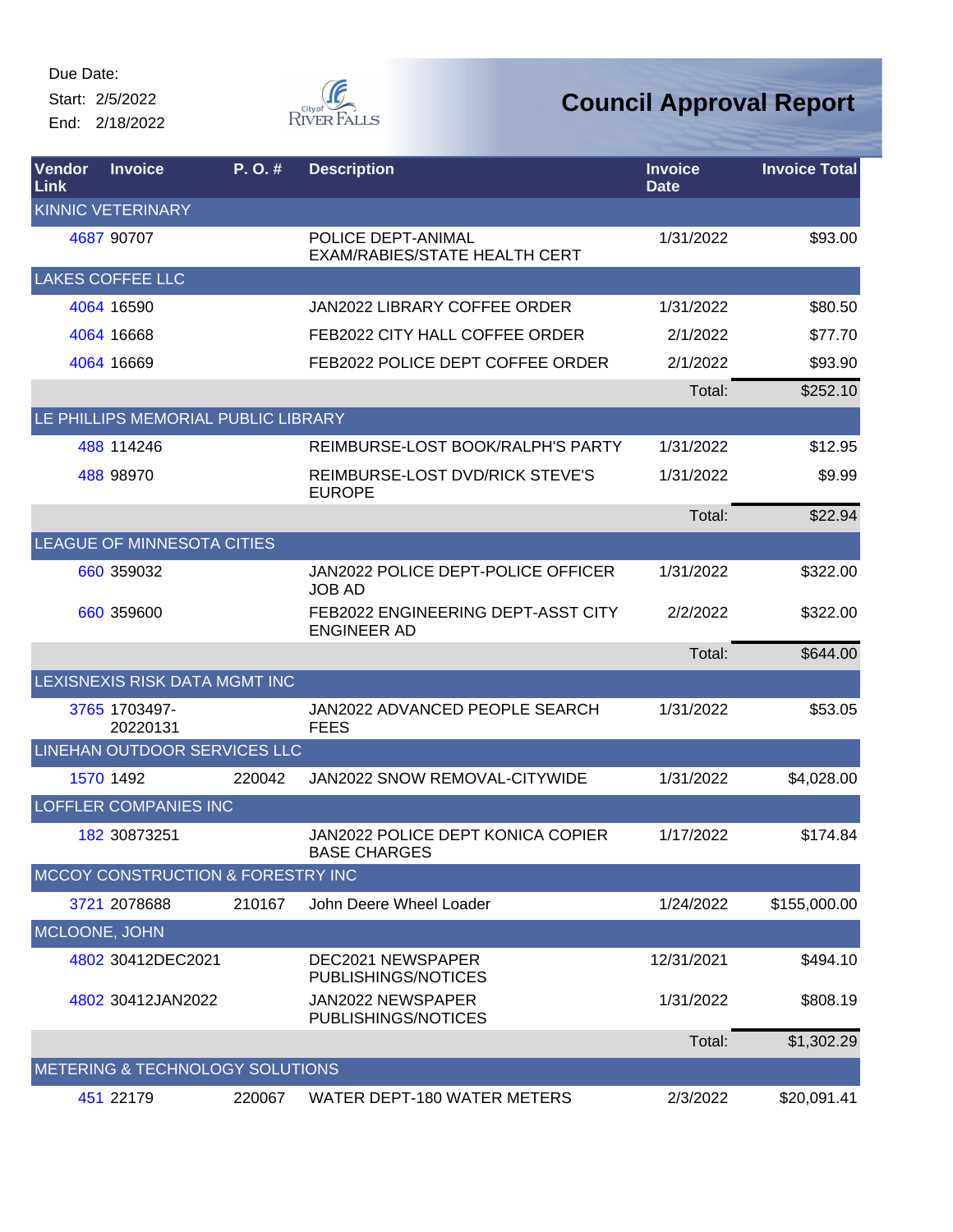Start: 2/5/2022

End: 2/18/2022



| Vendor<br><b>Link</b>   | <b>Invoice</b>                          | P.O.#  | <b>Description</b>                                   | <b>Invoice</b><br><b>Date</b> | <b>Invoice Total</b> |
|-------------------------|-----------------------------------------|--------|------------------------------------------------------|-------------------------------|----------------------|
| <b>MIDWEST TAPE</b>     |                                         |        |                                                      |                               |                      |
|                         | 409 501594967                           |        | JAN2022 LIBRARY-GO TELL THE BEES<br><b>AUDIOBOOK</b> | 1/25/2022                     | \$59.99              |
|                         |                                         |        | MUNICIPAL ELECTRIC UTILITIES OF WISCONSIN INC        |                               |                      |
|                         | 188 021022-60                           | 220076 | 50% -2022 Electric Safety & Training Program<br>Fees | 2/10/2022                     | \$3,637.50           |
| <b>NEI ELECTRIC INC</b> |                                         |        |                                                      |                               |                      |
|                         | 4239 138747                             | 210375 | OCT2021 TRAFFIC SIGNAL MAINTENANCE                   | 12/31/2021                    | \$7,650.00           |
|                         | PAYMENT SERVICE NETWORK INC             |        |                                                      |                               |                      |
|                         | 206 252160                              |        | JAN2022 RFMU PAYMENT SERVICE FEES                    | 1/31/2022                     | \$572.70             |
|                         | PAYPAL UPDATE/CHANGE VENDOR#/FID        |        |                                                      |                               |                      |
|                         | 639 117260079                           |        | JAN2022 PAYPAL FEES-PARK AND REC<br><b>DEPT</b>      | 1/31/2022                     | \$30.00              |
| <b>PELION BENEFITS</b>  |                                         |        |                                                      |                               |                      |
|                         | 5 74079                                 |        | PAYROLL PERIOD 1/24/22-2/6/22                        | 2/11/2022                     | \$287.74             |
|                         | PIERCE COUNTY FIRE OFFICERS ASSOCIATION |        |                                                      |                               |                      |
|                         | 846 2022DUES                            |        | 2022 FIRE OFFICERS ASSOCIATION<br><b>MEMBER DUES</b> | 1/31/2022                     | \$25.00              |
|                         | PIERCE COUNTY TREASURER                 |        |                                                      |                               |                      |
|                         | 210 FEB2022SETTL<br><b>EMENTPC</b>      |        | FEBRUARY2022 TAX SETTLEMENT/PIERCE<br><b>COUNTY</b>  | 2/15/2022                     | \$1,288,698.38       |
|                         | 210 FEB2022SETTL<br><b>EUSERFEE</b>     |        | FEBRUARY2022 TAX SETTLEMENT-USER<br><b>FEE</b>       | 2/15/2022                     | \$99,800.00          |
|                         |                                         |        |                                                      | Total:                        | \$1,388,498.38       |
|                         | PRUDENT MAN ADVISORS LLC                |        |                                                      |                               |                      |
|                         | 4399 241518                             |        | JAN2022 ASSET MANAGEMENT FEES                        | 1/31/2022                     | \$350.29             |
| QUERNA, JOSEPH          |                                         |        |                                                      |                               |                      |
|                         | 4956 2022SAFETYFO<br><b>OTWEAR</b>      |        | 2022 SAFETY FOOTWEAR<br><b>REIMBURSEMENT</b>         | 2/9/2022                      | \$150.00             |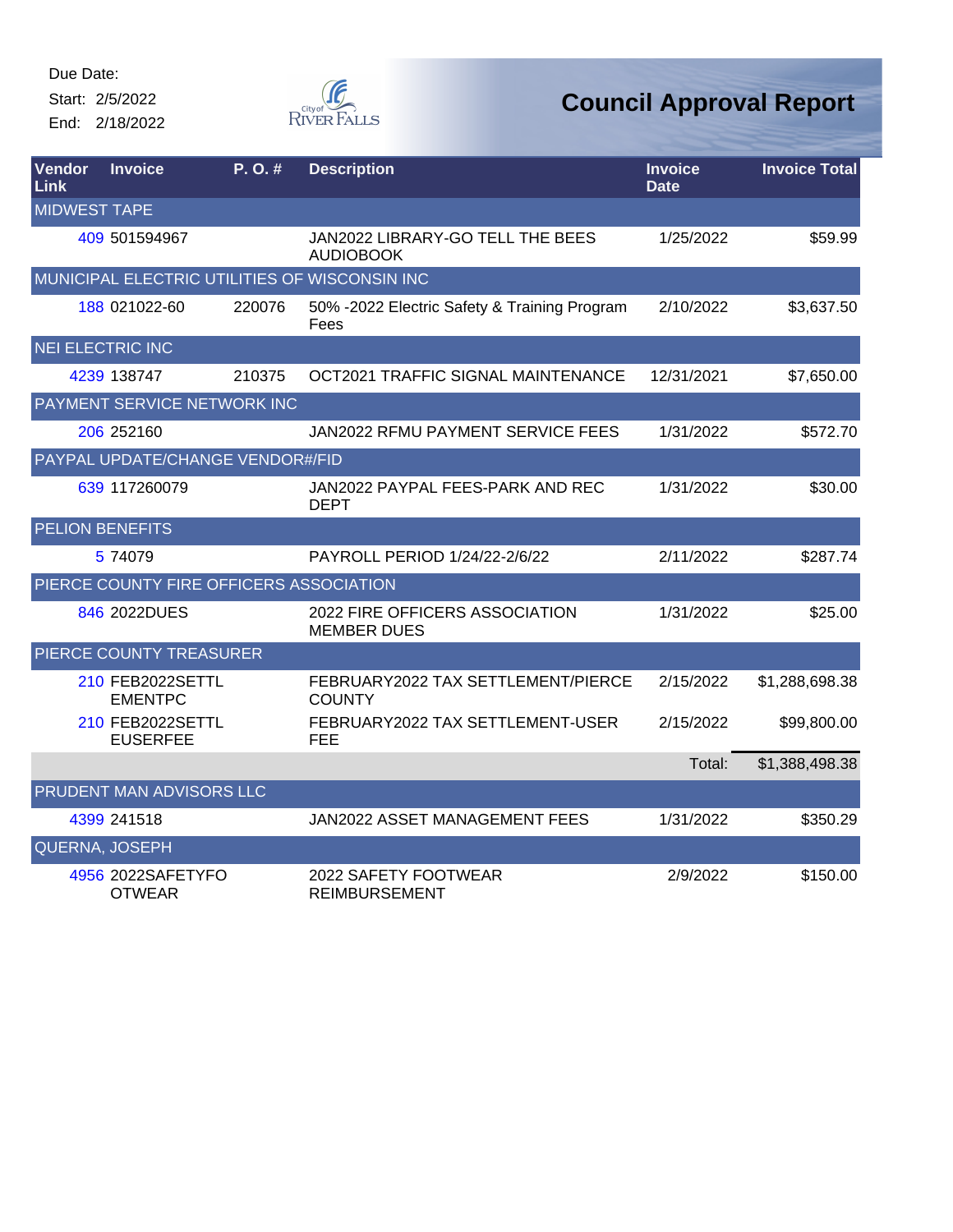Start: 2/5/2022 End: 2/18/2022



| Vendor<br>Link       | <b>Invoice</b>                       | P. O.# | <b>Description</b>                                     | <b>Invoice</b><br><b>Date</b> | <b>Invoice Total</b> |
|----------------------|--------------------------------------|--------|--------------------------------------------------------|-------------------------------|----------------------|
|                      | <b>RFMU PAYMENTS OR REFUNDS</b>      |        |                                                        |                               |                      |
|                      | 990610 MARGARETPEI<br><b>FFER</b>    |        | REFUND-RFMU OVERYPYMT ACCT#4969-03                     | 2/16/2022                     | \$55.24              |
|                      | 990610 CREATIVEHOM<br><b>ECONST</b>  |        | REFUND-RFMU OVERYPYMT ACCT#10407-<br>00                | 2/16/2022                     | \$71.37              |
|                      | 990610 DONNAWILCO<br><b>XSON</b>     |        | REFUND-RFMU OVERYPYMT ACCT#3133-01                     | 2/16/2022                     | \$11.16              |
|                      | 990610 TONYHETCHLE<br>R              |        | REFUND-RFMU OVERYPYMT ACCT#3649-02                     | 2/16/2022                     | \$318.93             |
|                      | 990610 BRANDONCHRI<br><b>STENSEN</b> |        | REFUND-RFMU OVERYPYMT ACCT#6323-28                     | 2/16/2022                     | \$46.30              |
|                      | 990610 EMILYROMAN<br><b>MEADOWS</b>  |        | REFUND-RFMU OVERYPYMT ACCT#7608-10                     | 2/16/2022                     | \$150.26             |
|                      |                                      |        |                                                        | Total:                        | \$653.26             |
|                      | <b>RISING SUN FARM LLC</b>           |        |                                                        |                               |                      |
|                      | 4241 4580                            |        | APPLES - UWRF SUSTAINABILITY FAIR<br><b>GIVEAWAY</b>   | 12/31/2021                    | \$180.00             |
|                      | RIVER FALLS CHAMBER OF COMMERCE INC  |        |                                                        |                               |                      |
|                      | 225 4TH QRT 2021<br><b>ROOM TX</b>   |        | 4TH QRT 2021 ROOM TAX                                  | 1/31/2022                     | \$27,627.84          |
|                      | 225 1049A                            |        | RFMU LIGHT UP THE KINNI RIVER DAZZLE<br>SPONSORSHIP    | 2/1/2022                      | \$1,000.00           |
|                      | 225 1222A                            |        | PETERSON/SCHREINER-<br>AWARDS/RECOGNITION BANQUET      | 2/8/2022                      | \$100.00             |
|                      |                                      |        |                                                        | Total:                        | \$28,727.84          |
|                      | RIVER FALLS SENIOR CITIZENS          |        |                                                        |                               |                      |
|                      | 438 FEB2022                          |        | <b>FEB2022 SENIOR CENTER</b>                           | 2/1/2022                      | \$500.00             |
|                      | <b>RUDESILL, TRAVIS</b>              |        |                                                        |                               |                      |
|                      | 1574 FEB2022PERDI<br>EM              |        | POLICE DEPT-APPLETON WI TRAVEL PER<br><b>DIEM</b>      | 2/15/2022                     | \$265.50             |
| <b>RUNNING INC</b>   |                                      |        |                                                        |                               |                      |
|                      | 1573 25603                           | 220031 | <b>JAN2022 SHARED RIDE TAXI SERVICE</b><br><b>FEES</b> | 1/31/2022                     | \$14,736.47          |
|                      | RURAL ELECTRIC SUPPLY COOPERATIVE    |        |                                                        |                               |                      |
|                      | 221 817585-00                        | 210108 | ELECT DEPT-12 QTY-1PH PAD<br><b>TRANSFORMERS</b>       | 1/31/2022                     | \$18,412.00          |
|                      | 221 849736-00                        | 220059 | ELECT DEPT-200 CONNECTOR XFORMERS                      | 2/2/2022                      | \$1,074.00           |
|                      | 221 849938-00                        | 220061 | ELECT DEPT-VINYL ELECTRICAL TAPE<br>/SUPER TAPE        | 2/3/2022                      | \$1,016.00           |
|                      |                                      |        |                                                        | Total:                        | \$20,502.00          |
| <b>SAFE-FAST INC</b> |                                      |        |                                                        |                               |                      |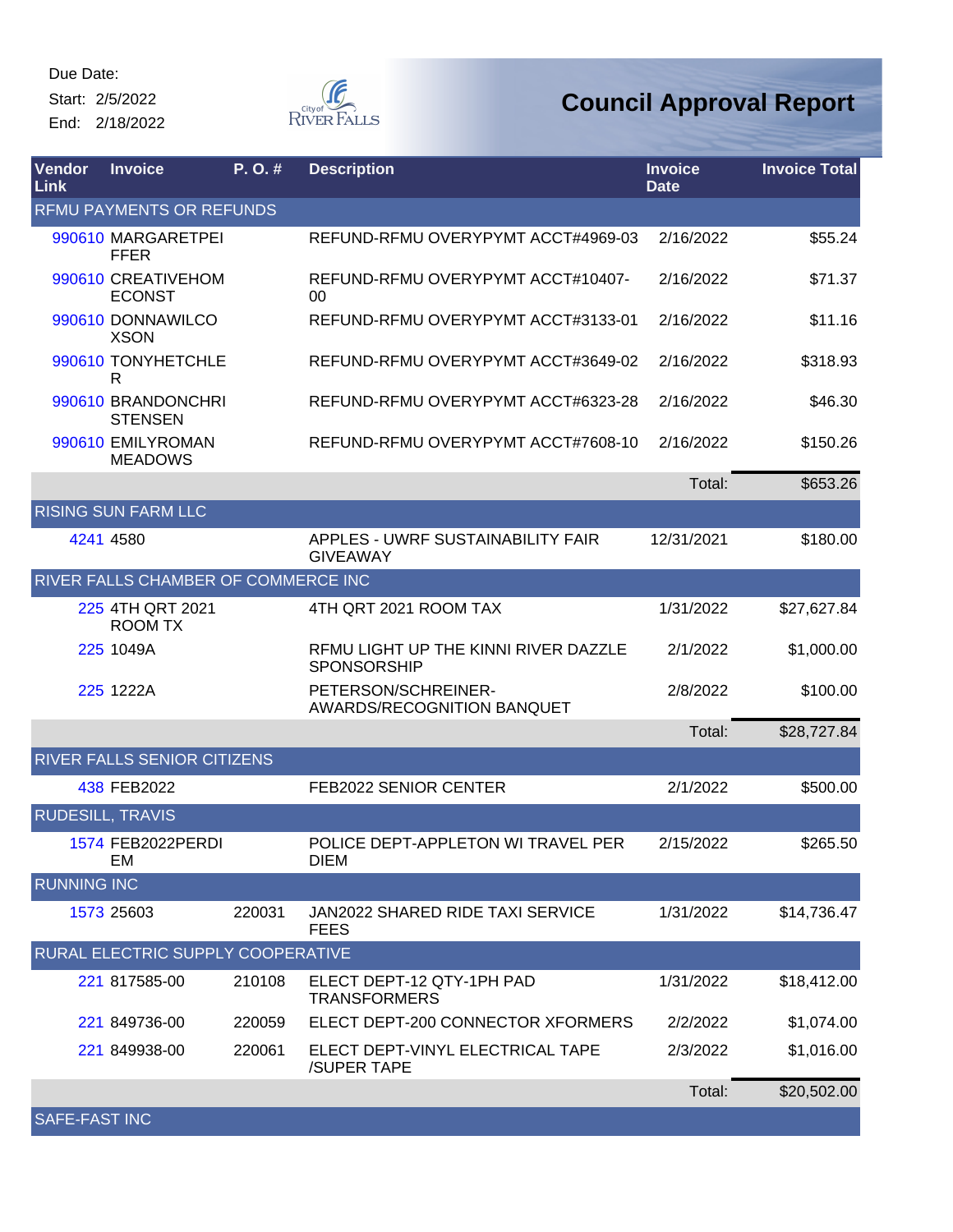Start: 2/5/2022 End: 2/18/2022



| Vendor<br><b>Link</b>   | <b>Invoice</b>                             | P.O.#  | <b>Description</b>                                        | <b>Invoice</b><br><b>Date</b> | <b>Invoice Total</b> |
|-------------------------|--------------------------------------------|--------|-----------------------------------------------------------|-------------------------------|----------------------|
|                         | 2555 INV256177                             |        | COMM DEV-THREE ADJUSTABLE SAFETY<br><b>VESTS</b>          | 1/20/2022                     | \$70.11              |
|                         | 2555 INV257065                             |        | WATER DEPT-24 PAIR GOATSKIN GLOVES                        | 2/10/2022                     | \$184.80             |
|                         |                                            |        |                                                           | Total:                        | \$254.91             |
|                         | <b>SCHOOL DISTRICT OF RIVER FALLS</b>      |        |                                                           |                               |                      |
|                         | <b>229 FEB2022SETTL</b><br><b>EMENTPC</b>  |        | FEBRUARY2022 TAX SETTLEMENT/PIERCE<br><b>COUNTY</b>       | 2/15/2022                     | \$2,076,524.56       |
|                         | <b>229 FEB2022SETTL</b><br><b>EMENTSCC</b> |        | FEBRUARY2022 TAX SETTLEMENT/ST<br><b>CROIX COUNTY</b>     | 2/15/2022                     | \$1,238,945.24       |
|                         | 229 TREEPLENISH<br><b>PROGRAM</b>          |        | TREE-PLENISH TREE PLANTING<br>PROGRAM/HONOR SOCIETY       | 2/15/2022                     | \$500.00             |
|                         |                                            |        |                                                           | Total:                        | \$3,315,969.80       |
|                         | <b>SHORT ELLIOTT HENDRICKSON INC</b>       |        |                                                           |                               |                      |
|                         | 244 420283                                 | 210239 | THROUGH JAN2022 NORTH WATER TOWER<br><b>DESIGN/CONST</b>  | 1/31/2022                     | \$9,766.28           |
|                         | <b>SRF CONSULTING GROUP INC</b>            |        |                                                           |                               |                      |
|                         | 445 14843.00-2                             | 210388 | COMM DEV-THROUGH JAN2022-COMP<br>PLAN/OUTDOOR REC         | 1/31/2022                     | \$11,874.56          |
|                         | ST BRIDGET CATHOLIC CONGREGATION INC       |        |                                                           |                               |                      |
|                         | 2782 MEMORIAL                              |        | IN MEMORY OF GRACE SWENSON                                | 2/14/2022                     | \$50.00              |
|                         | <b>ST CROIX COUNTY TREASURER</b>           |        |                                                           |                               |                      |
|                         | 252 FEB2022SETTL<br><b>EMENTSCC</b>        |        | FEBRUARY2022 TAX SETTLEMENT/ST<br><b>CROIX COUNTY</b>     | 2/15/2022                     | \$476,397.21         |
| <b>STAPLES INC - VT</b> |                                            |        |                                                           |                               |                      |
|                         | 2376 DET10146807/J<br>AN2022               |        | JAN2022 OFFICE SUPPLIES/MULTIPLE CITY<br><b>DEPTS</b>     | 1/31/2022                     | \$2,928.22           |
|                         | STATE OF WI - DEPT OF TRANSPORTATION       |        |                                                           |                               |                      |
|                         | 219 2021MOBILECO<br><b>NFG</b>             |        | VEHICLE REGISTRATION-2021 MOBILE CON<br>FG-35BLEACHER     | 2/1/2022                      | \$269.00             |
|                         | STATE OF WI, DEPT OF CHILDREN & FAMILIES   |        |                                                           |                               |                      |
|                         | 328 74082                                  |        | PAYROLL PERIOD 1/24/22-2/6/22                             | 2/11/2022                     | \$340.31             |
|                         | <b>STATE OF WISCONSIN</b>                  |        |                                                           |                               |                      |
|                         | 2525 ACCT5588-14                           |        | #5588-14 ENERGY ASSISTANCE<br><b>REMAINING/FINAL ACCT</b> | 2/10/2022                     | \$176.80             |
|                         | <b>STATE TREASURER</b>                     |        |                                                           |                               |                      |
|                         | 260 JAN/FEB2022                            |        | JAN/FEB2022 ELECTRIC/WATER/SEWER<br><b>BONDS</b>          | 2/16/2022                     | \$252,000.00         |
|                         |                                            |        | STATEWIDE ENERGY EFFICIENCY & RENEWABLES ADMIN INC        |                               |                      |
|                         | 243 JAN2022                                |        | RFMU-50% PUBLIC BENEFIT COLLECTION                        | 1/31/2022                     | \$5,448.43           |
|                         | STUART C IRBY TOOL AND SAFETY              |        |                                                           |                               |                      |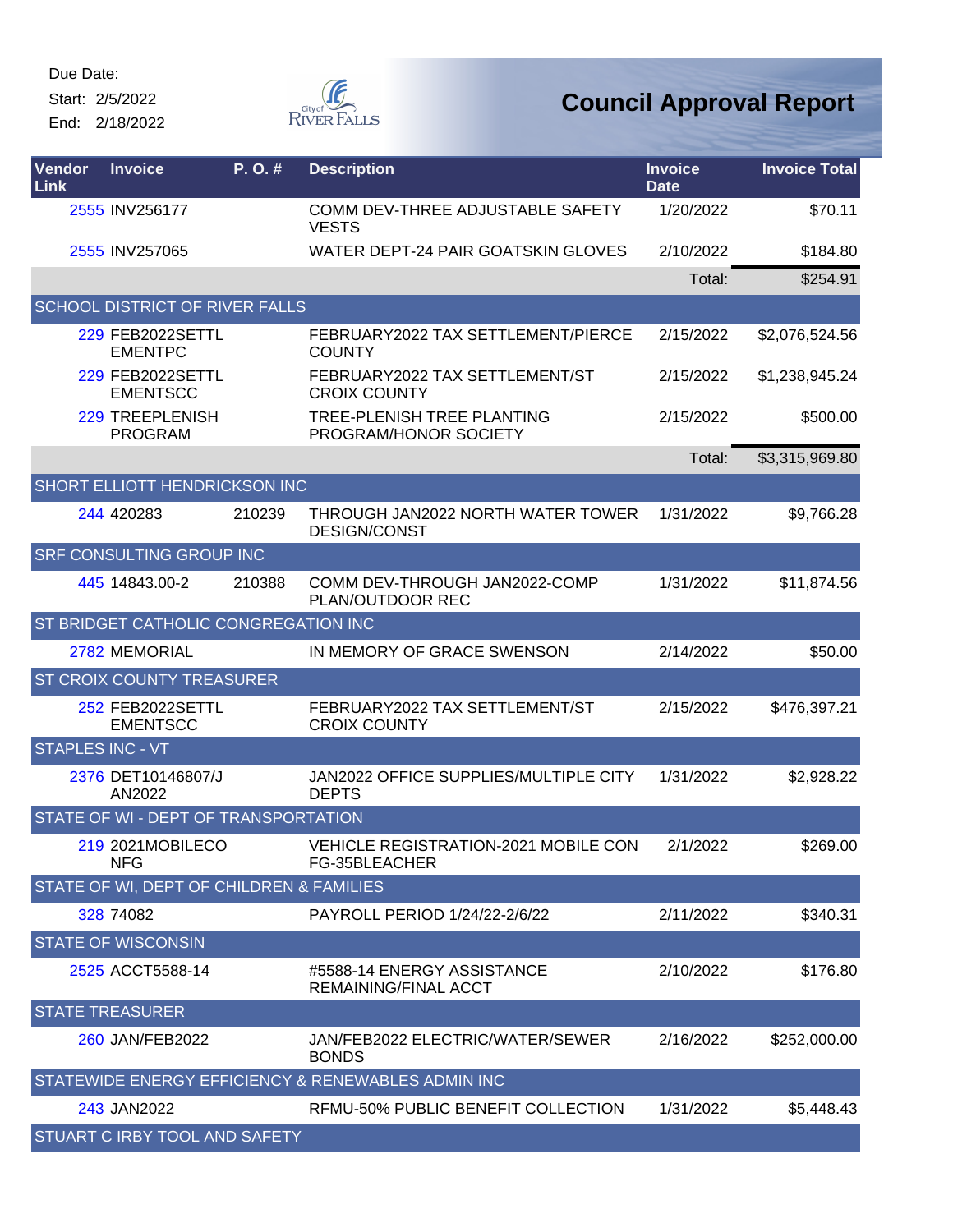Start: 2/5/2022

End: 2/18/2022



| Vendor<br>Link          | <b>Invoice</b>                     | P.O.#  | <b>Description</b>                                         | <b>Invoice</b><br><b>Date</b> | <b>Invoice Total</b> |
|-------------------------|------------------------------------|--------|------------------------------------------------------------|-------------------------------|----------------------|
|                         | 156 S012828921.00 220060<br>1      |        | ELECT DEPT-WATCH LIGHT SECURITY<br><b>HEADS/PHOTOCELLS</b> | 2/1/2022                      | \$8,940.00           |
|                         | 156 S012801560.00                  | 220038 | ELECT DEPT-COMP SPLICE KITS                                | 2/1/2022                      | \$587.50             |
|                         | 156 S012799101.00<br>1             | 220033 | ELECT DEPT-CROSSARM PINS/TWO HOLE<br><b>LUGS</b>           | 2/1/2022                      | \$2,137.50           |
|                         | 156 S012762798.00                  | 220019 | ELECT DEPT-GUY WIRE DISPENSERS                             | 2/1/2022                      | \$337.50             |
|                         |                                    |        |                                                            | Total:                        | \$12,002.50          |
|                         | TITAN PUBLIC SAFETY SOLUTIONS LLC  |        |                                                            |                               |                      |
|                         | 352 5368                           | 220036 | 2022 TIPSS Court Software Annual Support                   | 1/31/2022                     | \$5,833.00           |
| <b>T-MOBILE USA INC</b> |                                    |        |                                                            |                               |                      |
|                         | 269 952886095/DEC<br>2021          |        | DEC2021 LIBRARY MOBILE INTERNET<br><b>CHARGES</b>          | 12/31/2021                    | \$344.40             |
|                         | UNIVERSITY OF WISCONSIN SYSTEM     |        |                                                            |                               |                      |
|                         | 330 703733                         |        | WATER DEPT - JAN2022 FLUORIDE                              | 1/31/2022                     | \$52.00              |
|                         | US BANK NATIONAL ASSOC             |        |                                                            |                               |                      |
|                         | 284 JAN2022                        |        | <b>JAN2022 PCARD TRANSACTIONS</b>                          | 2/1/2022                      | \$64,889.69          |
|                         | <b>USIC HOLDINGS INC</b>           |        |                                                            |                               |                      |
|                         | 4679 488408                        | 220014 | JAN2022 ELECTRIC/WATER LOCATING<br><b>SERVICE</b>          | 1/31/2022                     | \$541.19             |
|                         | 4679 488409                        | 220014 | JAN2022 SANITARY/SEWER LOCATING<br><b>SERVICES</b>         | 1/31/2022                     | \$274.85             |
|                         |                                    |        |                                                            | Total:                        | \$816.04             |
|                         | <b>VEOLIA NORTH AMERICA, INC</b>   |        |                                                            |                               |                      |
|                         | 293 INV-42616                      |        | FEB2022 HAZARDOUS WASTE PICKUP                             | 2/3/2022                      | \$1,110.38           |
|                         | <b>VIKING ELECTRIC SUPPLY INC</b>  |        |                                                            |                               |                      |
|                         | 750 S005354347.00                  |        | COUNCIL ROOM-PARABOLIC REFLECTOR<br><b>LED LAMPS</b>       | 2/4/2022                      | \$354.60             |
|                         | WEST CENTRAL WI BIOSOLIDS FACILITY |        |                                                            |                               |                      |
|                         | 304 JAN2022                        |        | JAN2022 BIOSOLIDS                                          | 1/31/2022                     | \$28,985.85          |
|                         | WI DEPARTMENT OF REVENUE           |        |                                                            |                               |                      |
|                         | 3 JAN2022SALES<br>TAX.             |        | JAN2022 SALES TAX                                          | 2/1/2022                      | \$19,954.33          |
|                         | 3 74078                            |        | PAYROLL PERIOD 1/24/22-2/6/22                              | 2/11/2022                     | \$12,130.74          |
|                         |                                    |        |                                                            | Total:                        | \$32,085.07          |
|                         | <b>WI DEPT OF JUSTICE</b>          |        |                                                            |                               |                      |
|                         | 422 L4801T/JAN202<br>2             |        | JAN2022 BACKGROUND CHECKS-CLERKS<br><b>OFFICE</b>          | 1/31/2022                     | \$168.00             |